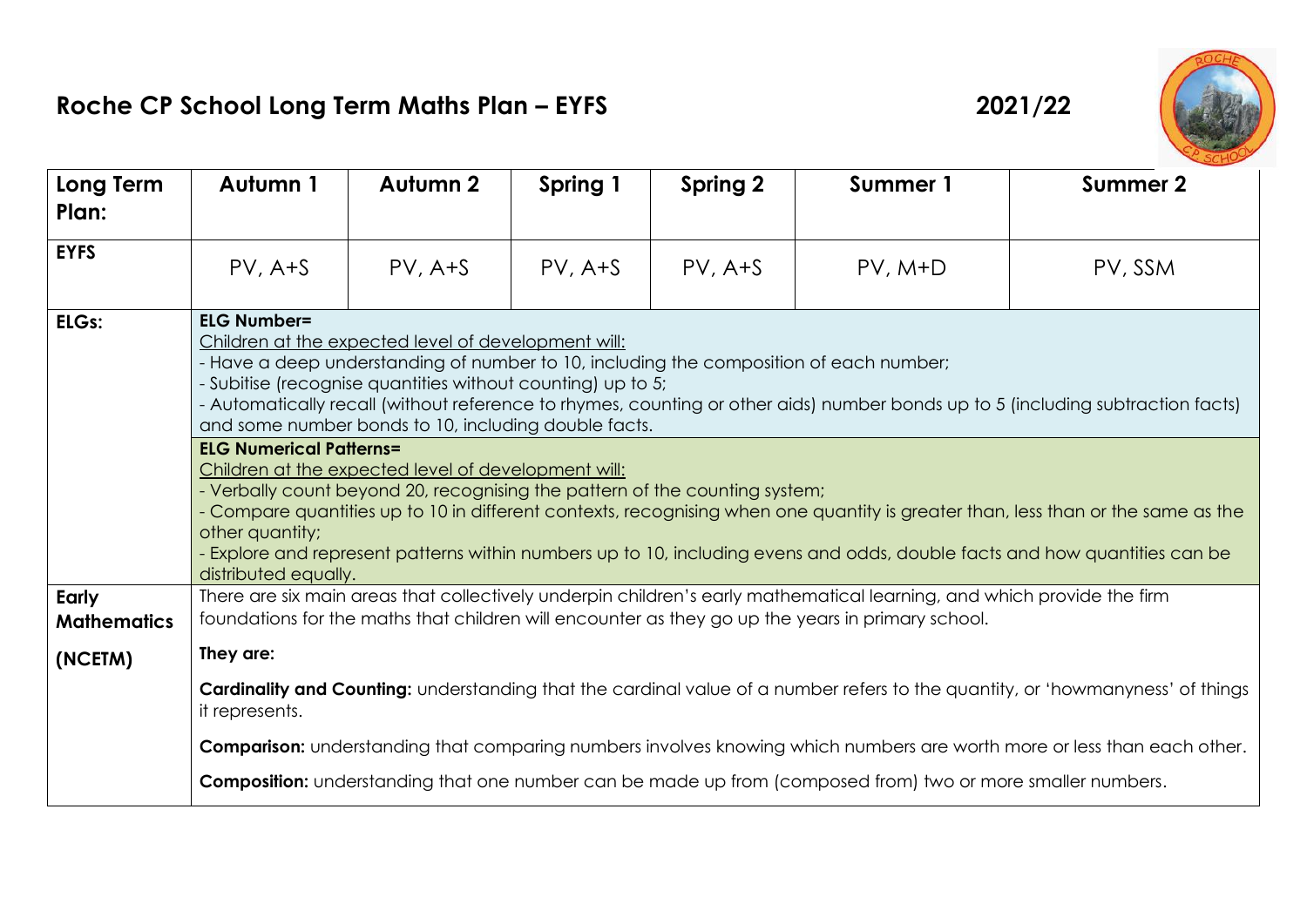|                    | <b>Pattern:</b> looking for and finding patterns helps children notice and understand mathematical relationships.                                                   |  |  |  |  |  |
|--------------------|---------------------------------------------------------------------------------------------------------------------------------------------------------------------|--|--|--|--|--|
|                    | <b>Shape and Space:</b> understanding what happens when shapes move, or combine with other shapes, helps develop wider<br>mathematical thinking.                    |  |  |  |  |  |
|                    | <b>Measures:</b> comparing different aspects such as length, weight and volume, as a preliminary to using units to compare later.                                   |  |  |  |  |  |
|                    | https://www.ncetm.org.uk/resources/51439                                                                                                                            |  |  |  |  |  |
| Counting           | <b>The one-one principle:</b> This involves children assigning one number name to each object counted.                                                              |  |  |  |  |  |
| <b>Principles:</b> | The stable-order principle: Children understand counting needs to be in a certain order.                                                                            |  |  |  |  |  |
|                    | The cardinal principle: Children understand that the number name assigned to the final object in a group is the<br>total number of objects in that group.           |  |  |  |  |  |
|                    | The abstraction principle: This means children know anything can be counted.                                                                                        |  |  |  |  |  |
|                    | The order-irrelevance principle: This involves children understanding the order that we count objects in doesn't<br>matter and there will still be the same number. |  |  |  |  |  |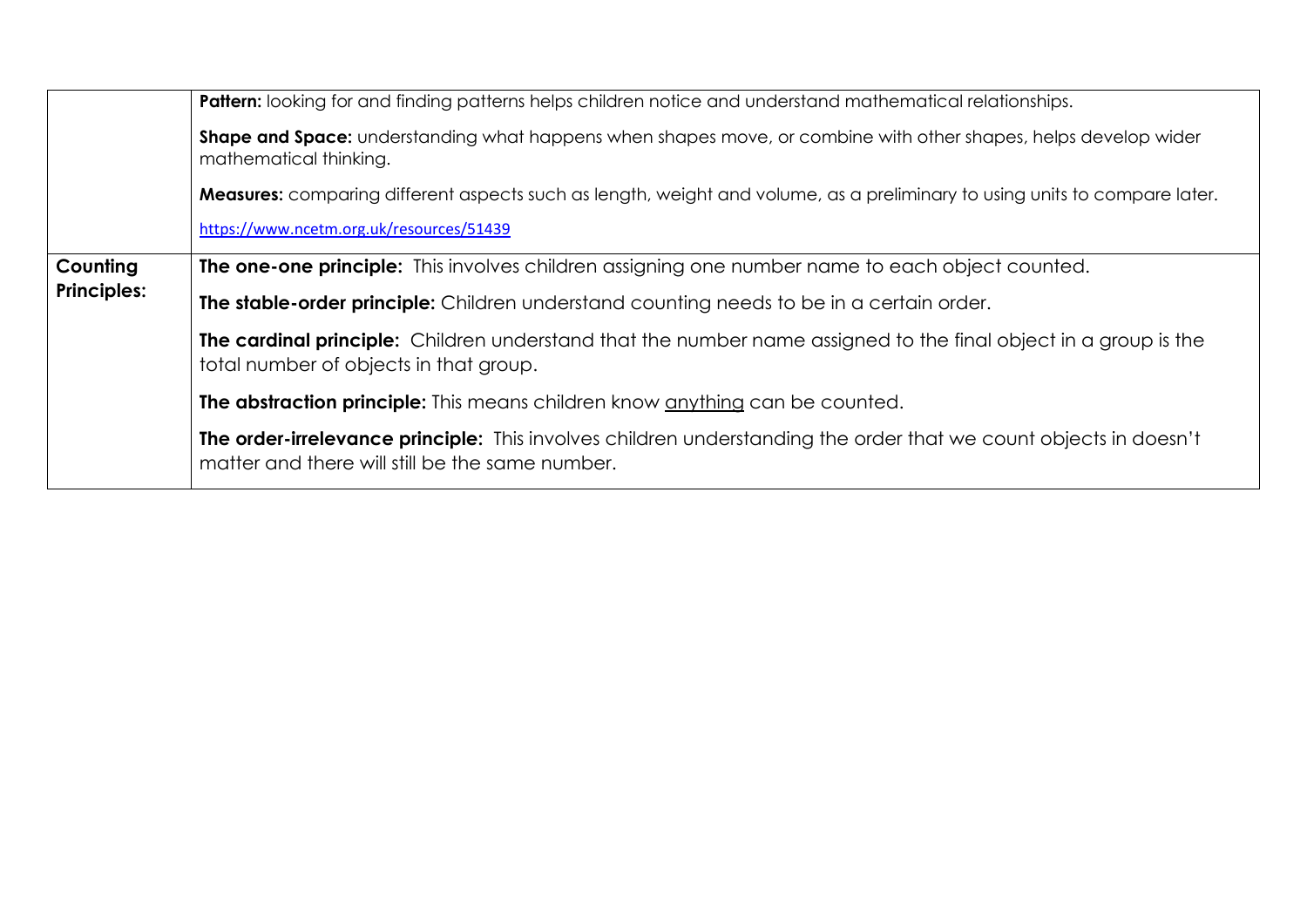| Key       |                                                                                                                                                                                                              |                                                                                                                                                                                                                             |
|-----------|--------------------------------------------------------------------------------------------------------------------------------------------------------------------------------------------------------------|-----------------------------------------------------------------------------------------------------------------------------------------------------------------------------------------------------------------------------|
| Language: | <b>Cardinal</b> - The number that indicates how<br>many there are in a set.<br><b>Classification</b> - The identification of an object<br>by specific attributes, such as colour, texture,<br>shape or size. | <b>Partition</b> - Separate a set into two or more<br>subsets e.g. Partition a set of socks into plain and<br>patterned.<br>Subitise - Instantly recognise a small quantity,<br>without having to count how many there are. |
|           | <b>Conservation</b> (of number) - The recognition<br>that the number stays the same if none have<br>been added or taken away.                                                                                | Number - Number can be:<br>a count of a collection of items e.g. three<br>boxes,                                                                                                                                            |
|           | <b>Numeral</b> - The written symbol for a number;<br>e.g. 3, 2, 1                                                                                                                                            | a measure e.g. of length or weight, or<br>a label e.g. the number 17 bus                                                                                                                                                    |
|           | Ordinal - A number denoting the position in a<br>sequence e.g. 1 <sup>st</sup> , 2 <sup>nd</sup> , 3 <sup>rd</sup> , etc or page 1, page 2,<br>page 3                                                        | Quantity - The amount you have of something<br>e.g. a cup of flour, three boxes, half an hour.                                                                                                                              |
|           |                                                                                                                                                                                                              | C White Rose Maths                                                                                                                                                                                                          |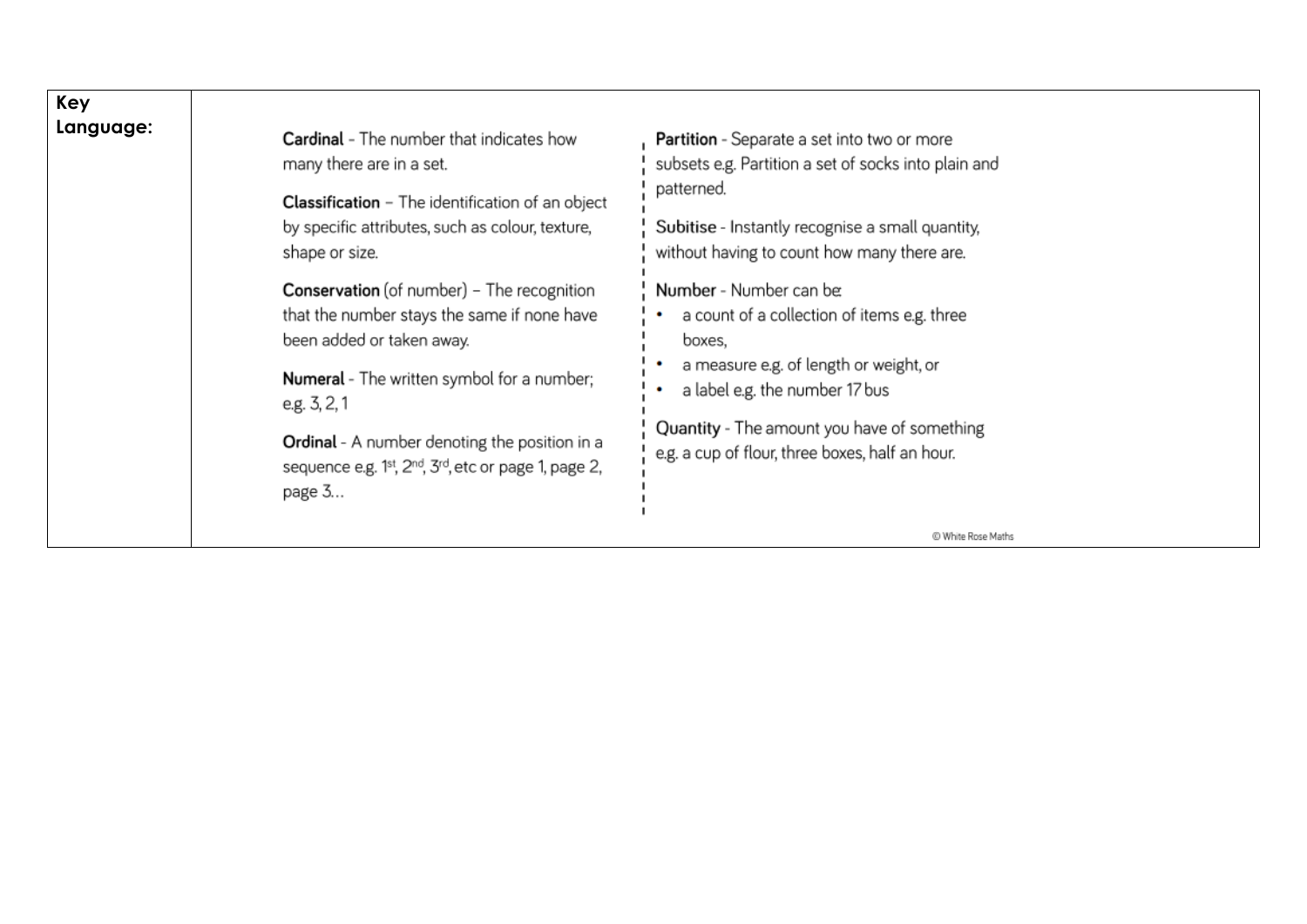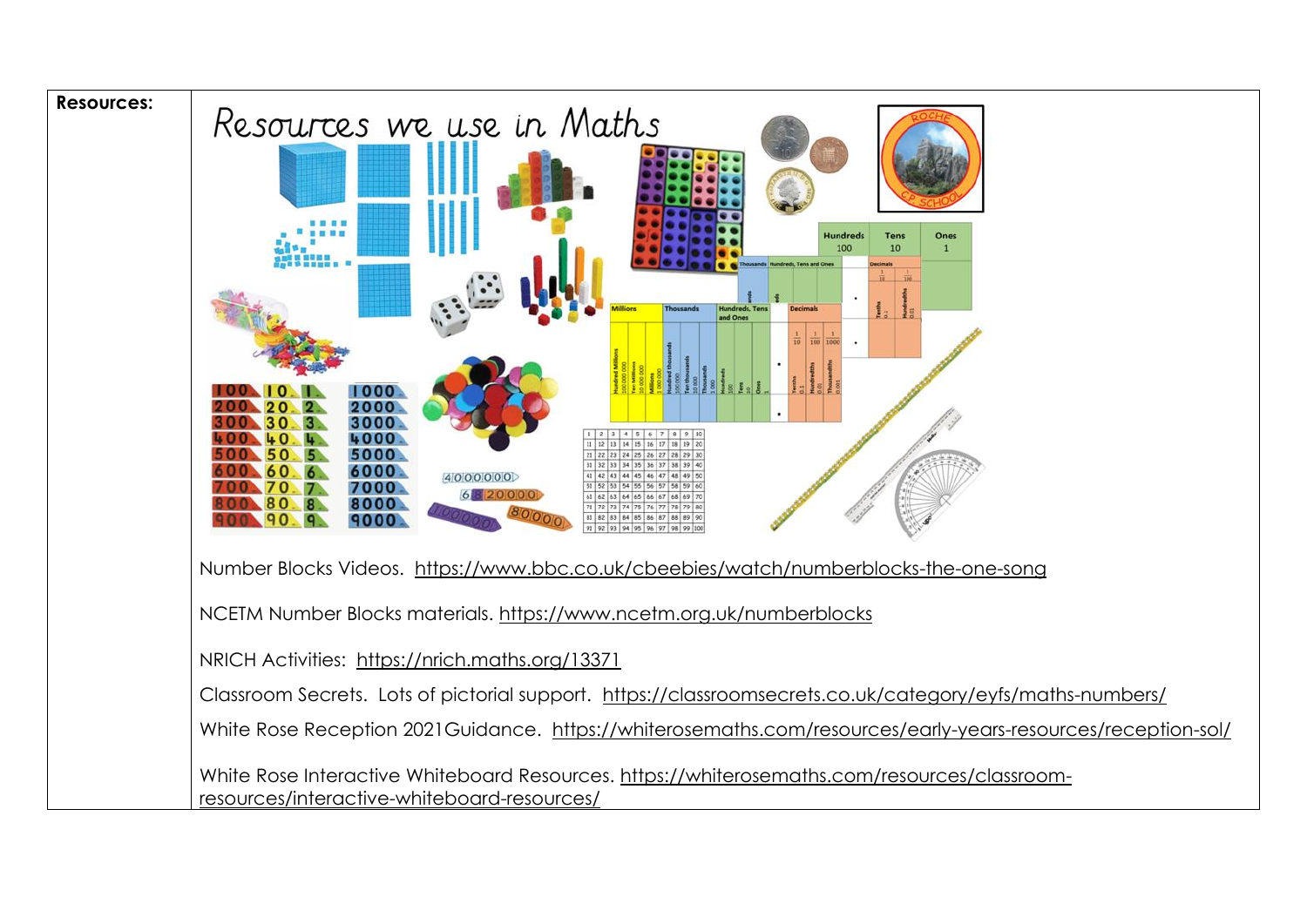| <b>Half Term</b>                     | Wk1                                           | <b>Wk2</b>                            | Wk <sub>3</sub>                       | Wk4                                          | <b>Wk 5</b>                                        | Wk 6                                        | Wk 7                                                                                      |
|--------------------------------------|-----------------------------------------------|---------------------------------------|---------------------------------------|----------------------------------------------|----------------------------------------------------|---------------------------------------------|-------------------------------------------------------------------------------------------|
|                                      |                                               |                                       |                                       |                                              |                                                    |                                             |                                                                                           |
| Autumn 1                             | <b>Transition Days</b><br>3 days of 10 chn in | <b>Baseline</b><br><b>Assessments</b> | <b>Baseline</b><br><b>Assessments</b> | <b>Baseline</b><br><b>Assessments</b>        | <b>Baseline</b><br><b>Assessments</b>              | Number focus $= 2$<br>(Week 2)              | Number focus $=$ 3<br>(Week 1)                                                            |
|                                      |                                               |                                       |                                       | Number focus = $0$<br>and 1<br>(1 week only) | Number focus = $2$<br>(Week 1)                     |                                             |                                                                                           |
| <b>Arithmetic</b><br><b>Starters</b> | Count forwards and backwards up to 10         |                                       |                                       |                                              |                                                    |                                             |                                                                                           |
| Autumn 2                             | Number focus = $3$<br>(Week 2)                | Number focus = $4$<br>(Week 1)        | Number focus = $4$<br>(Week 2)        | Number focus = $5$<br>(Week 1)               | Number focus = $5$<br>(Week 2)                     | Bonds to 5 and<br>subtraction<br>facts to 5 | Bonds up to 5<br>(Independent<br>assessment week -<br>What makes 1,2,3,4 or<br>$5\hat{s}$ |
| <b>Arithmetic</b><br><b>Starters</b> | Count forwards and backwards up to 20         |                                       |                                       |                                              |                                                    |                                             |                                                                                           |
| Spring 1                             | Number focus = $6$<br>(Week 1)                | Number focus = $6$<br>(Week 2)        | Number focus = $7$<br>(Week 1)        | Number focus $= 7$<br>(Week 2)               | Number focus = $8$<br>(Week 1)                     | Number focus = $8$<br>(Week 2)              | Number focus = $9$<br>(Week 1)                                                            |
|                                      | ***OR revision of Week<br>7 of AU2?***        |                                       |                                       | **Subitising not to go<br>beyond 6**         |                                                    |                                             |                                                                                           |
| <b>Arithmetic</b><br><b>Starters</b> | Count forwards and backwards up to 30         |                                       |                                       |                                              |                                                    |                                             |                                                                                           |
| Spring 2                             | Number focus = $9$<br>(Week 2)                | Number focus $=$<br>10<br>(Week 1)    | Number focus =<br>10<br>(Week 2)      | Some bonds to<br>10<br>LA to 5               | <b>Doubles</b><br>(Independent<br>assessment week) |                                             |                                                                                           |
| <b>Arithmetic</b><br><b>Starters</b> |                                               | Count forwards and backwards up to 40 |                                       |                                              |                                                    |                                             |                                                                                           |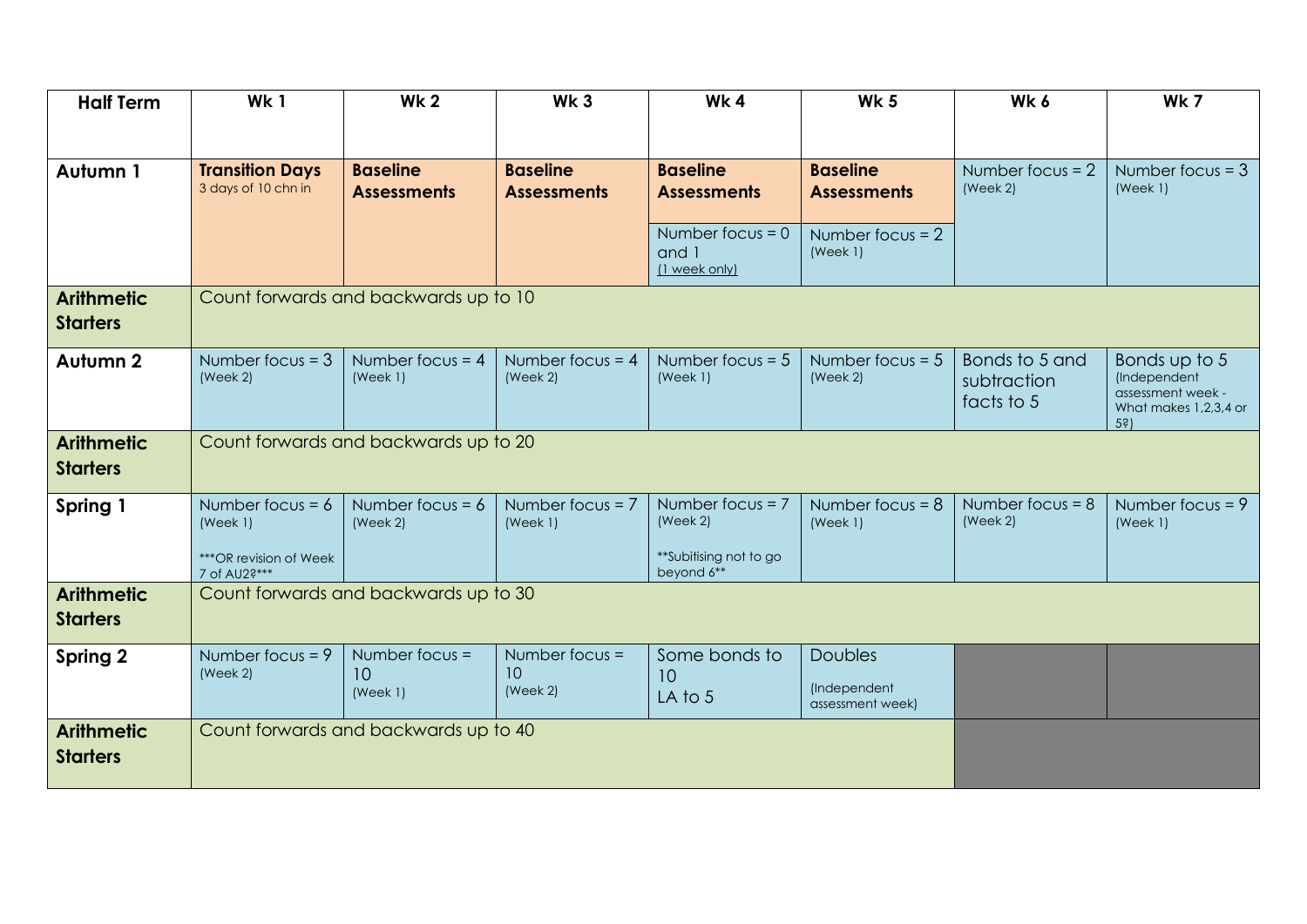| Summer 1<br><b>Arithmetic</b>                                                      | Comparing<br>numbers<br>(link to<br>comparing<br>length, weight<br>and capacity) | Odds and<br>evens<br>Count backwards within 40 - focus on bridging 10 e.g. count back from 23, 46. | <b>Doubles</b><br>(Exploring the<br>link between<br>odds and<br>evens) | Sharing<br>numbers up to<br>ten.<br>Halving and<br>sharing into two<br>equal groups | Sharing<br>numbers up to<br>ten<br>Splitting into<br>equal groups<br>$(1, 5 \text{ and } 10)$<br>Include sharing<br>with left-overs |                                                       |                  |
|------------------------------------------------------------------------------------|----------------------------------------------------------------------------------|----------------------------------------------------------------------------------------------------|------------------------------------------------------------------------|-------------------------------------------------------------------------------------|-------------------------------------------------------------------------------------------------------------------------------------|-------------------------------------------------------|------------------|
| <b>Starters</b><br>Summer 2<br>(SU2)<br>Homework $=$<br>learn 2D and<br>3D shapes) | Assessment +<br>revision Week 1                                                  | Assessment +<br>revision Week 2                                                                    | <b>Teen numbers</b><br><b>County data</b><br>submission?               | Select, rotate<br>and manipulate<br>shapes                                          | Compose and<br>decompose<br>shapes                                                                                                  | Continue, copy<br>and create<br>repeating<br>patterns | Transition week? |
| <b>Arithmetic</b><br>Starters / Y1<br>prep                                         | Numberblocks teens videos - dienes and tens frames, digit formation etc          |                                                                                                    |                                                                        |                                                                                     |                                                                                                                                     |                                                       |                  |
|                                                                                    |                                                                                  |                                                                                                    |                                                                        |                                                                                     |                                                                                                                                     |                                                       |                  |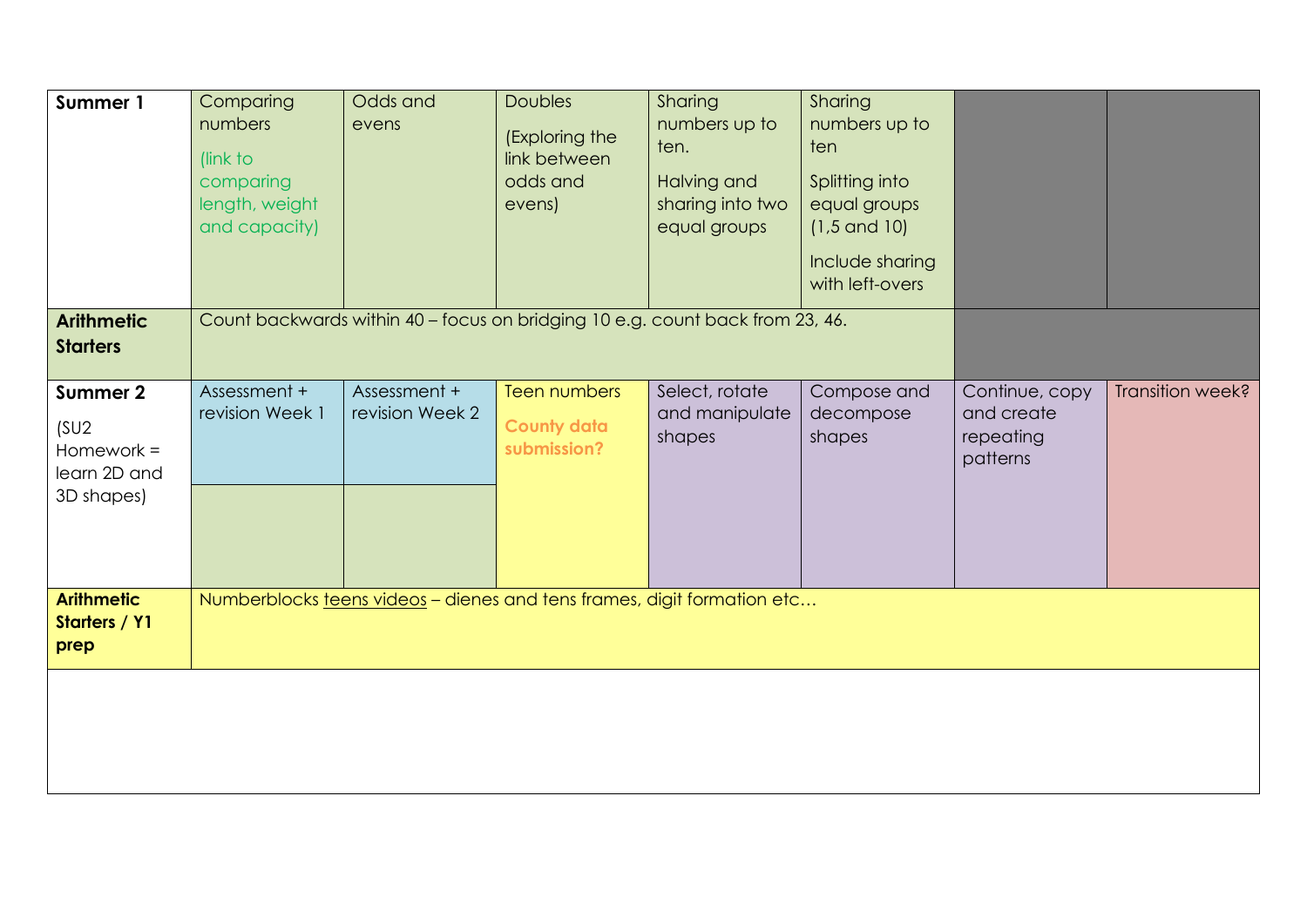|                                                                                                                                                                                                                                                                            | <b>Weekly Planning Structure:</b> (5 direct teaching times for Maths a week.)                                                                                                                               |                                                                                                                                                                                                                       |                                                                                                                                                                  |                                                                                                                                 |  |  |  |
|----------------------------------------------------------------------------------------------------------------------------------------------------------------------------------------------------------------------------------------------------------------------------|-------------------------------------------------------------------------------------------------------------------------------------------------------------------------------------------------------------|-----------------------------------------------------------------------------------------------------------------------------------------------------------------------------------------------------------------------|------------------------------------------------------------------------------------------------------------------------------------------------------------------|---------------------------------------------------------------------------------------------------------------------------------|--|--|--|
|                                                                                                                                                                                                                                                                            | Remember to show parents the number of the week. Occasionally ask for Maths homework where they will also explore the number at home<br>and bring in evidence for their Learning Journey.                   |                                                                                                                                                                                                                       |                                                                                                                                                                  |                                                                                                                                 |  |  |  |
|                                                                                                                                                                                                                                                                            |                                                                                                                                                                                                             | Week 1                                                                                                                                                                                                                |                                                                                                                                                                  |                                                                                                                                 |  |  |  |
| Monday                                                                                                                                                                                                                                                                     | Tuesday                                                                                                                                                                                                     | Wednesday                                                                                                                                                                                                             | Thursday:                                                                                                                                                        | Friday:                                                                                                                         |  |  |  |
| <b>Place Value</b>                                                                                                                                                                                                                                                         | <b>Place Value</b>                                                                                                                                                                                          | <b>Place Value</b>                                                                                                                                                                                                    | <b>Place Value</b>                                                                                                                                               | <b>Place Value</b>                                                                                                              |  |  |  |
| Day 1:                                                                                                                                                                                                                                                                     | <b>Day 2:</b>                                                                                                                                                                                               | Day 3:                                                                                                                                                                                                                | Day 4:                                                                                                                                                           | Day 5:                                                                                                                          |  |  |  |
| 1. Number nursery<br>rhyme. (Links to 5-a-day)<br>Arithmetic starter.<br>(Look at long term plan for<br>the weeks focus)<br>3. Number Blocks<br>Video.<br><b>Twinkl Number of the</b><br>4<br>week PowerPoint.<br>5. Also show the number<br>in words and with<br>Numicon. | Repeat number<br>nursery rhyme.<br>Arithmetic starter.<br>2.<br>3. Watch Number<br>Blocks video again -<br>unpick it in more<br>detail.<br>4. Practical work with<br>dienes.<br>Challenges on Twinkl.<br>5. | Repeat number<br>nursery rhyme.<br>2. Arithmetic starter.<br>3. Look at Working Wall<br>to check for mistakes<br>(Shannon to add<br>on/take off. Possibly<br>link in shape.)<br>4. Practical work with<br>tens frame. | 1. Anno's Counting<br>Book. (Links to 5-a-day)<br>Arithmetic starter.<br>2.<br>3. Number Blocks all<br>about the number *<br>PowerPoint<br>Number 1-0<br>O RE PL | Number themed<br>book fictional book.<br>(Links to 5-a-day)<br>Arithmetic starter.<br>Whole class $-$<br>3.<br>NumBots activity |  |  |  |
| 6. Number formation to<br>be learnt alongside a<br>song.                                                                                                                                                                                                                   |                                                                                                                                                                                                             |                                                                                                                                                                                                                       |                                                                                                                                                                  |                                                                                                                                 |  |  |  |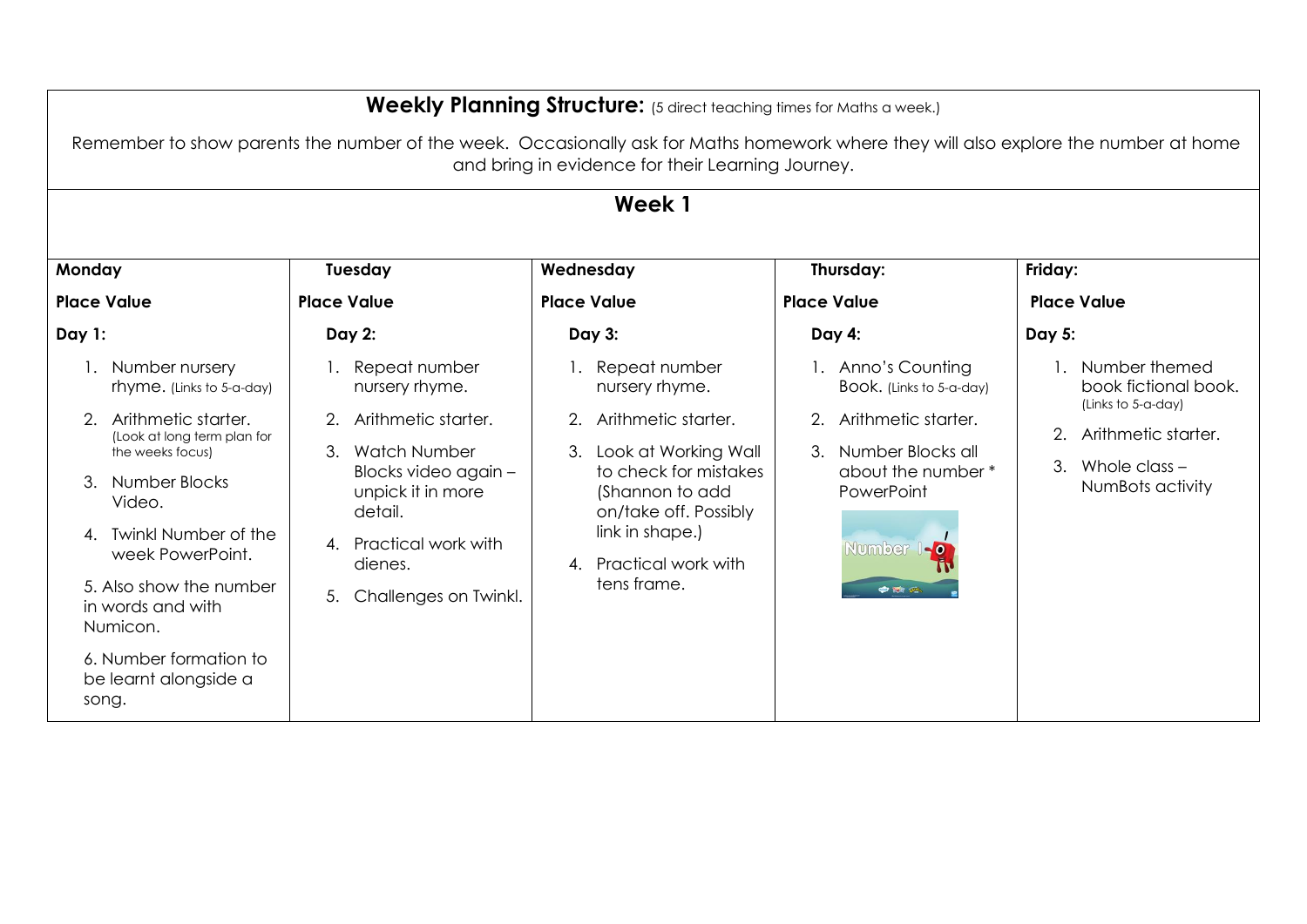| Carrousel group work                                                                                                                                                                                                                                                                                    | Carrousel group work                                                                                                                                                                                                            | <b>Carrousel group work</b>                                                                                                                                                                                        | <b>Activities indoors and</b>                                                                                                                                                                                                      | <b>Activities indoors and</b>                                                                                                                                                                                                                            |
|---------------------------------------------------------------------------------------------------------------------------------------------------------------------------------------------------------------------------------------------------------------------------------------------------------|---------------------------------------------------------------------------------------------------------------------------------------------------------------------------------------------------------------------------------|--------------------------------------------------------------------------------------------------------------------------------------------------------------------------------------------------------------------|------------------------------------------------------------------------------------------------------------------------------------------------------------------------------------------------------------------------------------|----------------------------------------------------------------------------------------------------------------------------------------------------------------------------------------------------------------------------------------------------------|
| activities: (Not differentiated.                                                                                                                                                                                                                                                                        | activities:                                                                                                                                                                                                                     | activities:                                                                                                                                                                                                        | outdoors in CP-                                                                                                                                                                                                                    | outdoors in CP-                                                                                                                                                                                                                                          |
| Mixed Groups.)<br>Number of the week<br>challenges:<br>Exploring the number<br>of the week in the<br>indoor and outdoor<br>environment.<br>Variation of pictorial<br>$\bullet$<br>representations. (Inc.<br>matching numeral to<br>quantity, representing on a<br>tens frames etc)<br>Number formation. | Number of the week<br>challenges:<br>Exploring the number<br>$\bullet$<br>of the week in the<br>indoor and outdoor<br>environment.<br>Variation of pictorial<br>$\bullet$<br>representations.<br>Number formation.<br>$\bullet$ | Number of the week<br>challenges:<br>Exploring the number<br>$\bullet$<br>of the week in the<br>indoor and outdoor<br>environment.<br>Variation of pictorial<br>representations.<br>Number formation.<br>$\bullet$ | NCETM/White Rose -<br>PowerPoint for ideas for<br>activities for CP<br>enhancements.<br>Practical/real based activity<br>e.g. wonky spiders for the<br>No.8. Tic Tac Toe for No.3.<br>Pairs of socks on a washing<br>line for No.2 | $NCETM/White Rose -$<br>PowerPoint for ideas for<br>activities for CP<br>enhancements.<br>Practical/real based activity<br>e.g. wonky spiders for the<br>No.8. Tic Tac Toe for No.3.<br>Pairs of socks on a washing<br>line for No.2<br>NumBots on iPads |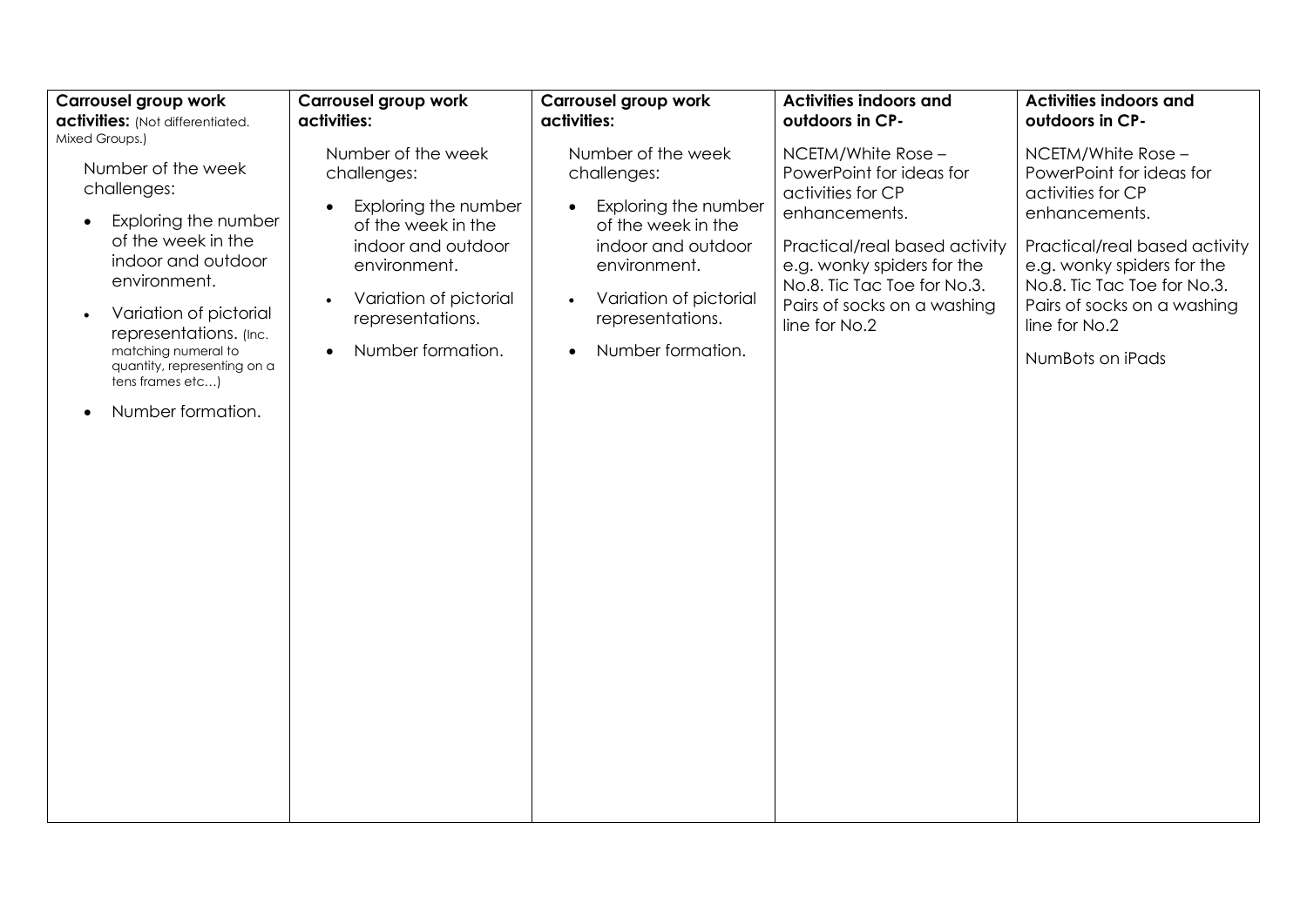| Week <sub>2</sub>                                         |                                                                                   |                                                                                                           |                                                         |                                                               |  |
|-----------------------------------------------------------|-----------------------------------------------------------------------------------|-----------------------------------------------------------------------------------------------------------|---------------------------------------------------------|---------------------------------------------------------------|--|
| Monday                                                    | Tuesday                                                                           | Wednesday                                                                                                 | <b>Thursday</b>                                         | Friday                                                        |  |
| Day 1:                                                    | <b>Day 2:</b>                                                                     | Day 3:                                                                                                    | Day 4:                                                  | 5<br>Day 5:                                                   |  |
| Subitising                                                | <b>Composition (addition)</b>                                                     | <b>Recalling subtraction facts</b>                                                                        | Consolidation of Tuesday +                              | $\mathbb{R}$<br><b>Problem solving</b>                        |  |
| Introduce Number Blocks                                   | Tens Frame work.                                                                  | (We will have to teach what                                                                               | Wednesday Tens Frame                                    | / Reasoning                                                   |  |
| Subitising                                                | Making arrangements of the                                                        | subtraction is and how to subtract<br>before we do recall)                                                | work. Link Tens Frame now<br>to Pictorial work with     | Start with Part / Whole                                       |  |
| video.<br>Show                                            | number of the week                                                                | Practise taking away in                                                                                   | abstract no. sentences<br>alongside.                    | (dienes, numicon)                                             |  |
| 'quick<br>images'<br>asking how                           | practically in the tens frame.<br>Partition into two groups<br>and know that they | different contexts.<br>Encourage children to<br>physically remove the items<br>and then count or subitise | Independent work time for<br>pictorial work.            | Talk about the different<br>arrangements within the<br>whole. |  |
| many.                                                     | combine to make the total<br>using the double sided                               | how many are left. E.g. with                                                                              | Recap as a whole class their<br>pictorial findings and  | What can you see?                                             |  |
| Subitise on<br>$f$ ingers – E.g.                          | counters.                                                                         | tens frames                                                                                               | teacher to model writing no.                            | Can you see any                                               |  |
| Show me 4                                                 | Numicon towers-layer up                                                           | Use first, then, now to tell simple maths stories to<br>practise taking away in familiar contexts.        | sentences in order. Do the<br>children start to see the | addition/subtraction<br>sentences?                            |  |
| fingers, now<br>show me four in a different               | numicon pieces of the same<br>total.                                              |                                                                                                           | pattern?                                                | Model as children say them.                                   |  |
| way. (Preparation for                                     | Putting things into two                                                           |                                                                                                           | $0 + 4 = 4$                                             | Cross off/take away dienes                                    |  |
| counting considered and<br>practised before different     | containers in different ways                                                      |                                                                                                           | $1 + 3 = 4$                                             | for subtraction.                                              |  |
| representations are covered.)                             | - Link to sharing, are the                                                        | Ask children to show 5                                                                                    | $2 + 2 = 4$                                             | Complete a 1-2 of questions                                   |  |
| Big push on 5 fingers on one                              | containers fair/equal/the<br>same?                                                | fingers and then show 4.<br>Prompt them to notice one                                                     | $3 + 1 = 4$                                             | as a whole class together                                     |  |
| hand so when doing numbers<br>above 5 they don't start by | Play 'Bunny Ears'- with your                                                      | less is the same as taking                                                                                | $4 + 0 = 4$                                             | before problem solving /                                      |  |
| counting the five fingers on                              | two hands, show me 5                                                              | away. Extend to taking                                                                                    | $4 - 0 = 4$                                             | reasoning in Continuous<br>Provision. Modelling of            |  |
| the complete hand, they can                               | fingers. Can you do it a                                                          | away 2 or 3 fingers and                                                                                   | $4 - 1 = 3$                                             | strategies very important!                                    |  |
| count 5,6,7                                               | different way?                                                                    | noticing how many are left.<br>Ask the question, if we have                                               | $4 - 2 = 2$                                             |                                                               |  |
| Followed by games that link                               | Play 'Spill the Beans'-                                                           | 5 fingers up, do we need to                                                                               | $4 - 3 = 1$                                             |                                                               |  |
| to the number of the week                                 | double sided counters,                                                            |                                                                                                           |                                                         |                                                               |  |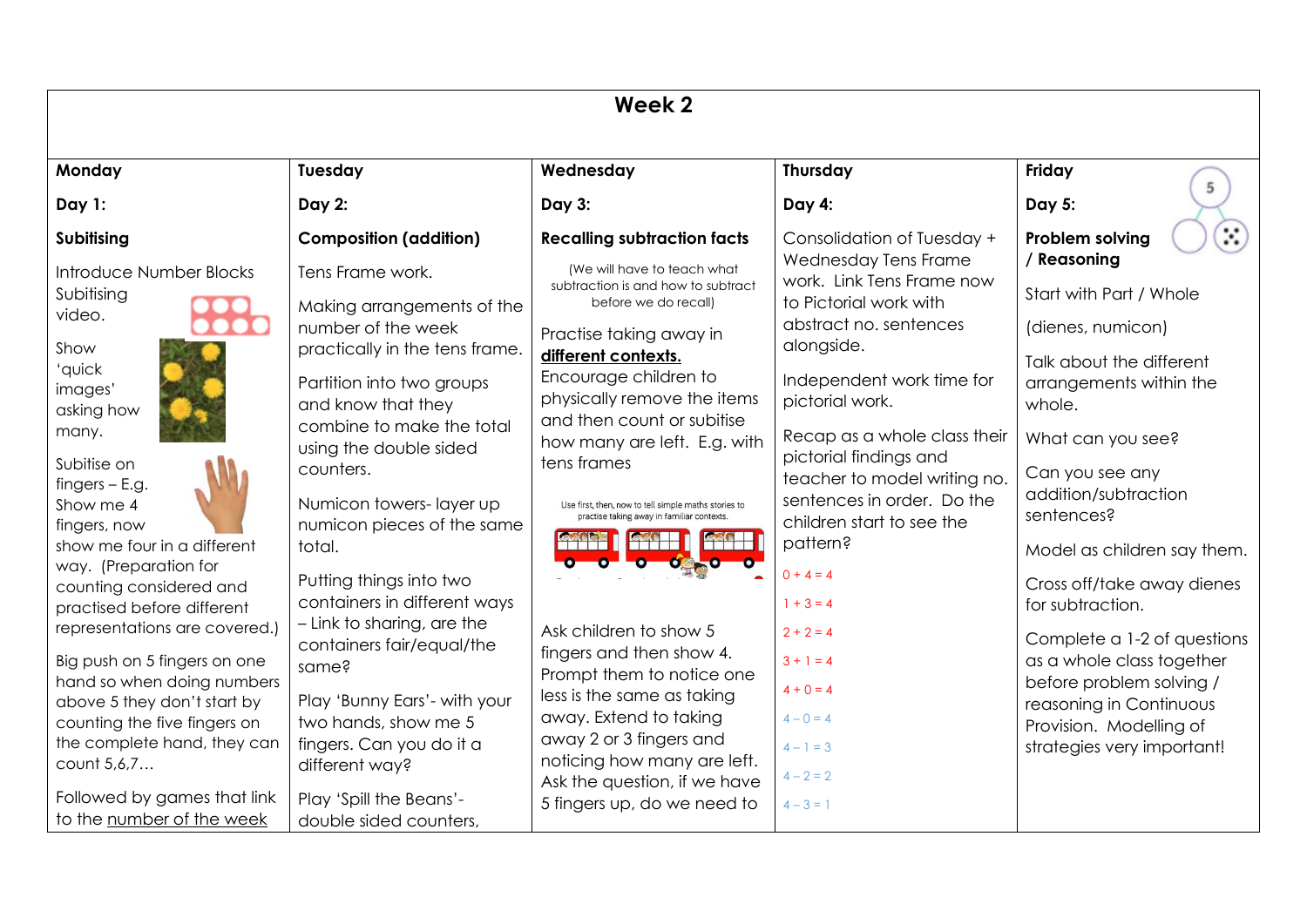|           | such as:                                           | throw them and see how<br>many of each type and | put them all down and then<br>count to four again? | $4 - 4 = 0$                                                                                                | Jack rolled 2 dice and scored 10                                                                                                                                      |
|-----------|----------------------------------------------------|-------------------------------------------------|----------------------------------------------------|------------------------------------------------------------------------------------------------------------|-----------------------------------------------------------------------------------------------------------------------------------------------------------------------|
| $\bullet$ | Large floor dominos                                | how many altogether.                            |                                                    | Challenges:                                                                                                | Amir scored less than Jack.                                                                                                                                           |
| $\bullet$ | Dice games where you                               |                                                 | <b>Practical Tens frames work</b>                  | Can they complete missing                                                                                  | One of Amir's dice showed 5.<br>$\mathbf{Q}(r)$                                                                                                                       |
|           | deside how many                                    |                                                 | with counters.                                     | number versions? E.g.                                                                                      | What other number could Amir have rolled?<br>Is there more than one answer?<br>Are there any numbers Amir could not have rolled?                                      |
|           | spaces to move                                     |                                                 |                                                    | $? + 3 = 4$                                                                                                |                                                                                                                                                                       |
| $\bullet$ | <b>Bingo</b>                                       |                                                 |                                                    | Can they complete with the                                                                                 | <b>Pirate Treasure</b>                                                                                                                                                |
|           | Large dices outside                                |                                                 |                                                    | moved equals sign? E.g.                                                                                    | Pick a number card and count out the corresponding<br>number of gold coins. One player covers their eyes<br>whilst the second 'steals' some of the coins, hiding them |
|           | Spinners with dots                                 |                                                 |                                                    | $4 = 3 + 1$                                                                                                | in their hand.<br>The first player then has to work out how many coins                                                                                                |
|           | NumBots                                            |                                                 |                                                    | **Intervention for children                                                                                | have been stolen.                                                                                                                                                     |
|           |                                                    |                                                 |                                                    | who are <b>not secure</b> on the                                                                           |                                                                                                                                                                       |
|           |                                                    |                                                 |                                                    | number of the week or<br>composition.**                                                                    |                                                                                                                                                                       |
|           |                                                    |                                                 |                                                    |                                                                                                            | White Rose maths 'Digging                                                                                                                                             |
|           |                                                    |                                                 |                                                    | Formal written methods for calculation<br>Two-digit - single digit (not breaking 10)                       | Deeper' resources.                                                                                                                                                    |
|           |                                                    |                                                 |                                                    | $111$ $337$                                                                                                | <b>Dot Plates</b>                                                                                                                                                     |
|           |                                                    |                                                 |                                                    | <b>IVAAT</b><br>-<br>Two-digit - single digit<br>Example 34 - 9 = 25<br>用来来                                | Provide children with dot plates or cards from 0 to 5                                                                                                                 |
|           | Subitising games with less<br>common arrangment of |                                                 |                                                    | <b>HE: He</b><br>$E^{\prime\prime\prime}$<br>Two-digit-tens<br>Cosmple 45 - 20 - 25<br>Cross out the tens. |                                                                                                                                                                       |
|           | objects e.g. kims game.                            |                                                 |                                                    | <b>WHEEE</b><br><b>HIDE EAAA</b>                                                                           | Ask the children to arrange the 6 plates so that they<br>have                                                                                                         |
|           | Subitising with everyday                           |                                                 |                                                    |                                                                                                            | • a pair of plates with a total of 4 dots<br>• a pair of plates with a total of 5 dots<br>a pair of plates with a total of 6 dots                                     |
|           | objects.                                           |                                                 |                                                    | <b>HHHH EFFET</b><br>思親                                                                                    |                                                                                                                                                                       |
|           |                                                    |                                                 |                                                    |                                                                                                            |                                                                                                                                                                       |
|           |                                                    |                                                 |                                                    |                                                                                                            | Is there more than one way to solve the problem?                                                                                                                      |
|           |                                                    |                                                 |                                                    |                                                                                                            |                                                                                                                                                                       |
|           |                                                    |                                                 |                                                    |                                                                                                            | **Intervention for children                                                                                                                                           |
|           |                                                    |                                                 |                                                    |                                                                                                            | who are <b>not secure</b> on the                                                                                                                                      |
|           |                                                    |                                                 |                                                    |                                                                                                            | number of the week or                                                                                                                                                 |
|           |                                                    |                                                 |                                                    |                                                                                                            | composition.**                                                                                                                                                        |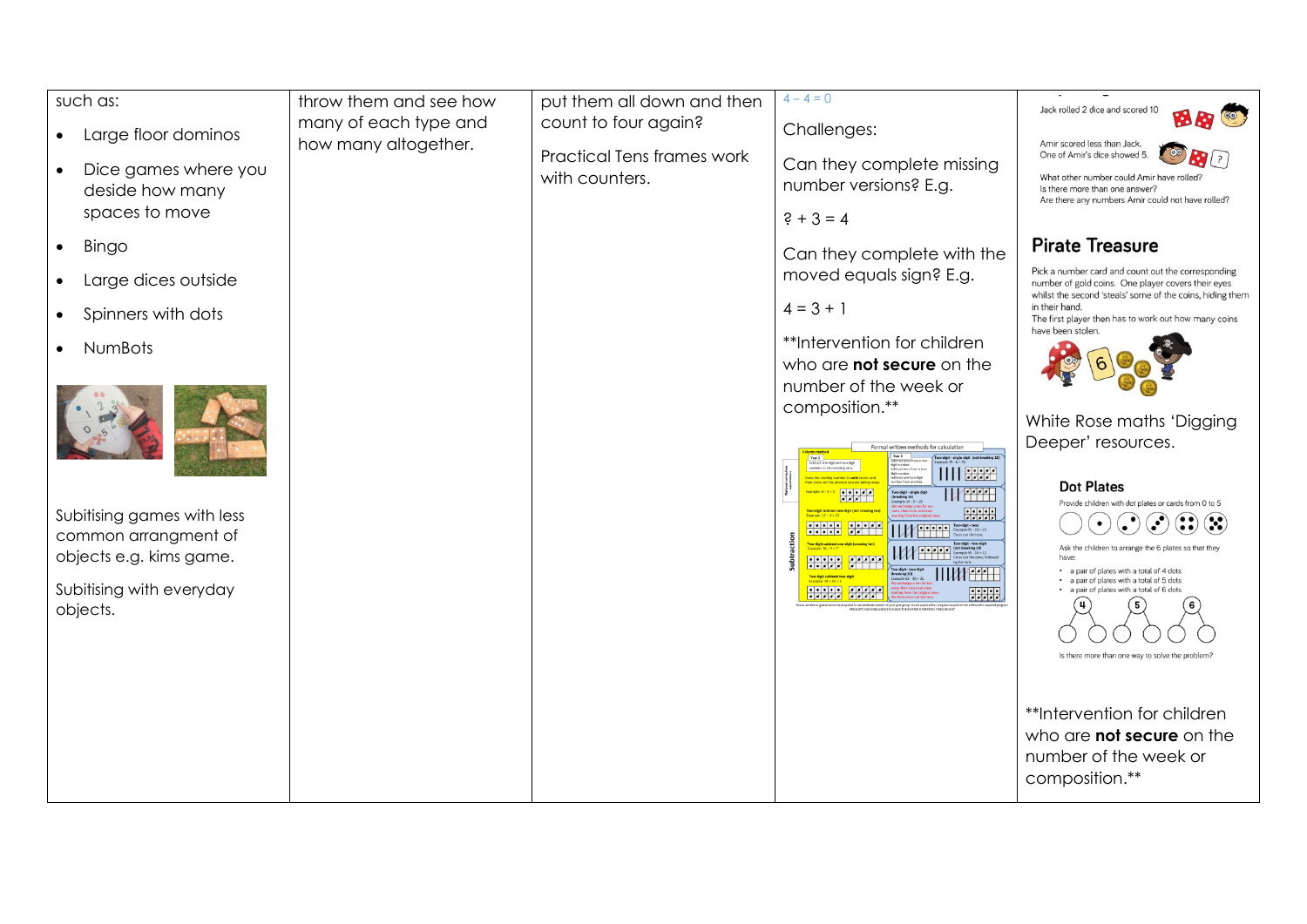| <b>Continuous</b> | ALL TO LINK TO NUMBER OF THE WEEK.                                                                                    |  |  |  |  |  |  |
|-------------------|-----------------------------------------------------------------------------------------------------------------------|--|--|--|--|--|--|
| <b>Provision</b>  | Number of the week table in the maths area with different representations of the number of the week.                  |  |  |  |  |  |  |
|                   | No. cards available up to the value of number of the week for children to match objects and pictures.                 |  |  |  |  |  |  |
|                   | Money - things in the role play cost the number of the week!                                                          |  |  |  |  |  |  |
|                   | Link in 5 a day if you can with songs, rhymes or stories for any of the numbers.                                      |  |  |  |  |  |  |
|                   | Maths games on IWB.                                                                                                   |  |  |  |  |  |  |
|                   | CP ideas from White Rose/NCETM                                                                                        |  |  |  |  |  |  |
|                   | Outside maths games.                                                                                                  |  |  |  |  |  |  |
|                   | See SS weekly planning.                                                                                               |  |  |  |  |  |  |
| <b>Assessment</b> | Formative:                                                                                                            |  |  |  |  |  |  |
|                   | Simple tick sheet for key worker adults. They will include: Number of the week (formation and counting)               |  |  |  |  |  |  |
|                   | Green pen opportunities where appropriate.                                                                            |  |  |  |  |  |  |
|                   | Observations on post it's and photos by all adults for 1:1 Learning Journey Time.                                     |  |  |  |  |  |  |
|                   | Summative:                                                                                                            |  |  |  |  |  |  |
|                   | Use of Nursery assessments, parent home visits and baseline activities to get an accurate start point.                |  |  |  |  |  |  |
|                   | Shannon to upload assessments onto Target Tracker. (1:1 conferencing and cold independent tasks e.g. Advent Calendar) |  |  |  |  |  |  |
|                   | Use of Target Tracker to show attainment and progress termly by the teacher and SLT.                                  |  |  |  |  |  |  |
| Links to KS1      | Strong emphasis on Number and the 4 operations.                                                                       |  |  |  |  |  |  |
| <b>Maths</b>      | Practical, Pictorial and Abstract approach.                                                                           |  |  |  |  |  |  |
|                   | Maths vocabulary = $key!$                                                                                             |  |  |  |  |  |  |
|                   | Fluency Mathematical activities.                                                                                      |  |  |  |  |  |  |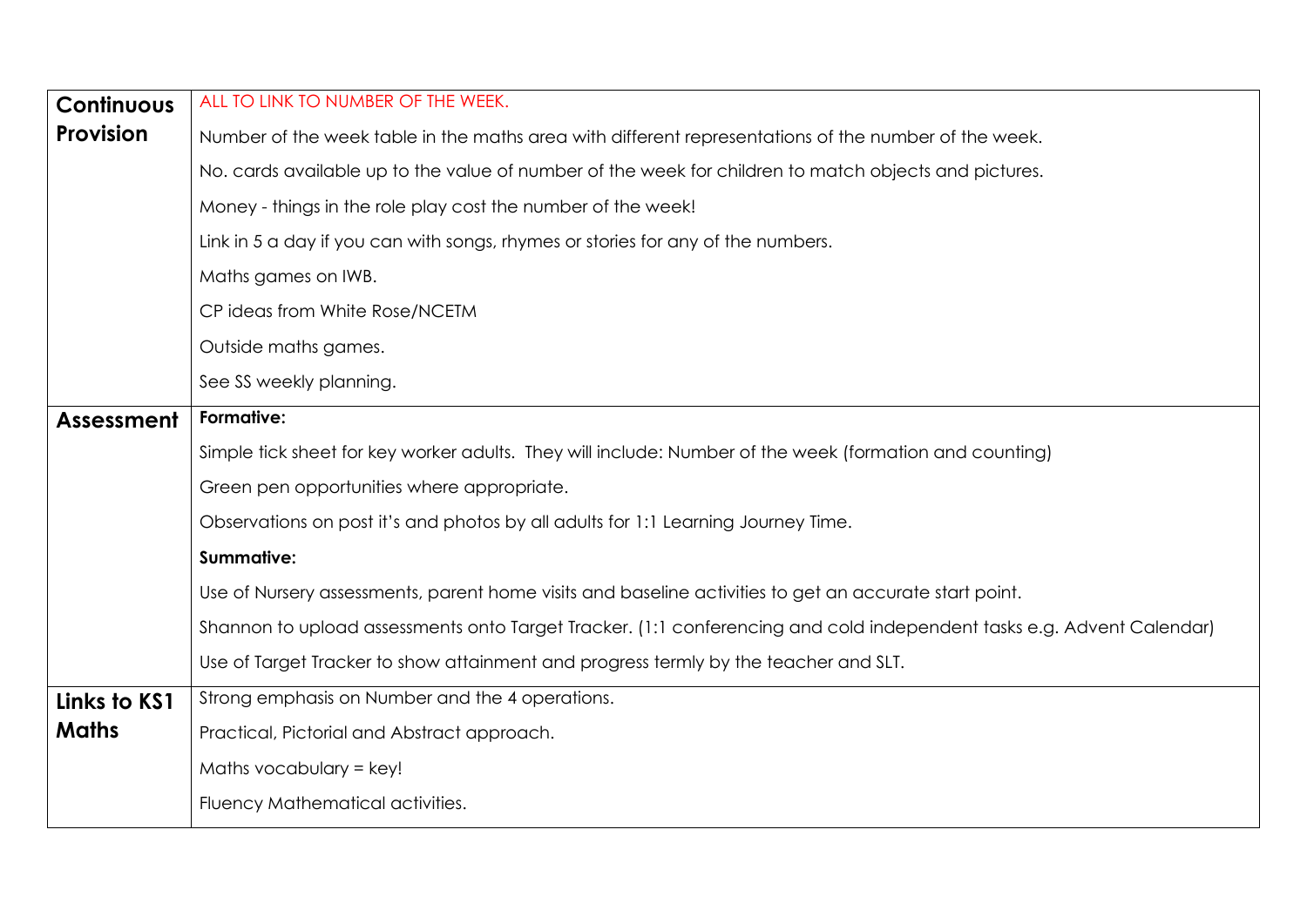Problem Solving incorporated throughout.

Reasoning questions to be used consistently and embedded into each day.

## **Further Information:**

**Cardinality and Counting:** understanding that the cardinal value of a number refers to the quantity, or 'howmanyness' of things it represents.

## **Reminders:**

- To count forwards and backwards as well as counting from different starting points to help long term memory.
- The chn will need to count things that are the same, things that are different in size/colour, things they cannot see e.g. sounds/actions, things that cannot be moved e.g. picture on a screen/in a book.
- Encourage subitising for numbers up to 5.
- Children need to be able to match the number symbol with a number of things. Look for opportunities to show them a range of symbols for one number.
- Reminder that if the objects are moved around it is still the same number.

**Comparison:** understanding that comparing numbers involves knowing which numbers are worth more or less than each other.

- More than and less than of a collection of things. Make them noticeably different to start with. Challenge them by using different sized items. Encourage reasoning e.g. this group has more because…
- Children to know when groups are equal. Encourage reasoning. E.g. How do you know they are equal? Links to odd and even numbers.
- One more and one less. Links to odd and even numbers again, one more than an odd number is an zom number

**Composition:** understanding that one number can be made up from (composed from) two or more smaller numbers.

- Part Whole. Encourage exploration of all the ways that 'three' can be and look. It is not just about number bonds. Chn need to explore arranging them in different ways too.
- Partitioning a number into 2 groups. When they are recombined they make the same total. (The 'parts' make the 'whole').
- Identifying pairs of numbers that make a total.
- Partitioning numbers into more than 2 groups. E.g.  $6 = 2 + 1 + 3$